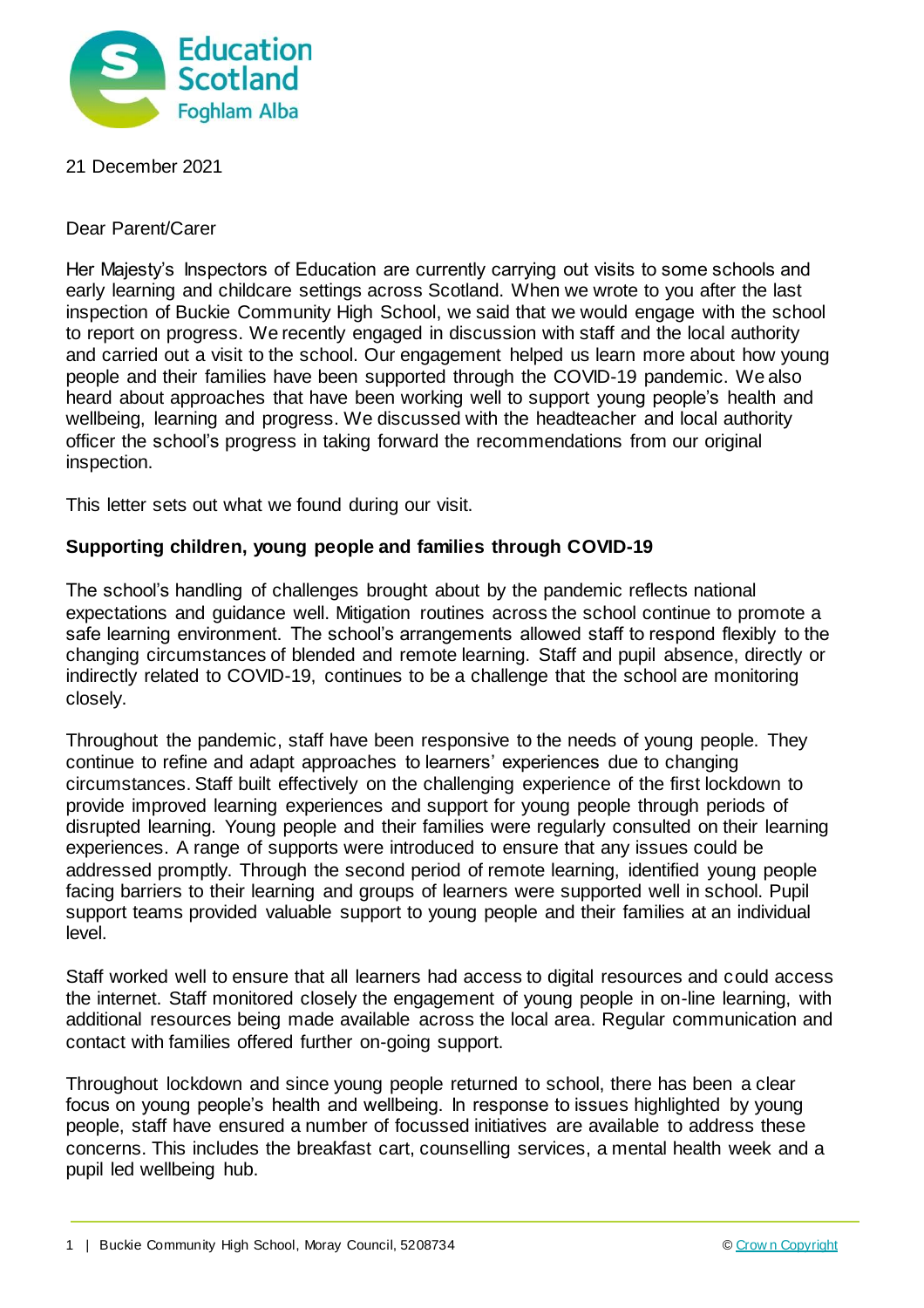

Almost all young people spoken to as part of the visit felt that they had been supported well during the pandemic and in the school's handling of the necessary changes to blended and remote learning. They found the support offered in the second period of school closures made it easier to keep in touch with classwork while not in school. Learning gaps identified by young people related to skills development and the study of practical courses. Some young people focused on the social and emotional aspects of not being able to interact fully with friends and peers.

School staff are now consolidating and building on the experiences of the pandemic to improve outcomes and experiences for learners. There is a clear focus on effective tracking of progress, using feedback from young people, learning conversations and learning strategies. Staff are building on their successful approach to the alternative certification model by embedding practice on how they assess and moderate young people's work.

## **Progress with recommendations from previous inspection**

A change to improvement planning has enabled a stronger focus on addressing the challenges presented by remote learning, in addition to points for action arising from the previous Education Scotland inspection. Senior leaders and teachers report increased and improved use of self-evaluation evidence in helping to identify areas for improvement. The smarter use of data is helping to better target specific interventions. For example, the coaching of young people aspiring for certification at SCQF Level 6 and focusing Pupil Equity Funding or recovery funding to support identified groups. Communication with parents has improved. This is now more regular and has a greater focus on sharing positive messages through parent updates and 'Love-it' posts.

There have been increased opportunities for young people to lead aspects of school life, for example, supporting the wellbeing hub, participation in the equalities group and as language learners and sports leaders.

The quality and frequency of dialogue around teaching and learning has improved. Middle leaders were very positive about how they have been empowered to take forward significant improvements. Teaching staff worked collaboratively with each other and the young leaders of learning (YLOL) pupil group to develop the 'Buckie Community High School Learning Strategy'. This ownership is important as it is helping to bring about the joint investment of staff in changing and improving practice.

Staff are continuing to build on the skills and knowledge they gained during lockdown in terms of using digital technologies and incorporating them more often in their daily practice. Young people are comfortable saving their work and sending it electronically to the teacher from class just as they did from home.

Staff across the school are working well to review and update curriculum pathways. The school's curriculum rationale has been updated in line with the refreshed vision, values and aims. There are now clear progression pathways in all subject or curricular areas from S1– S6. These provide helpful support for young people to plan their next steps in learning. There has been a sustained effort to increase the range of courses available to young people. While this aspiration is not yet realised fully in the senior phase due to challenges